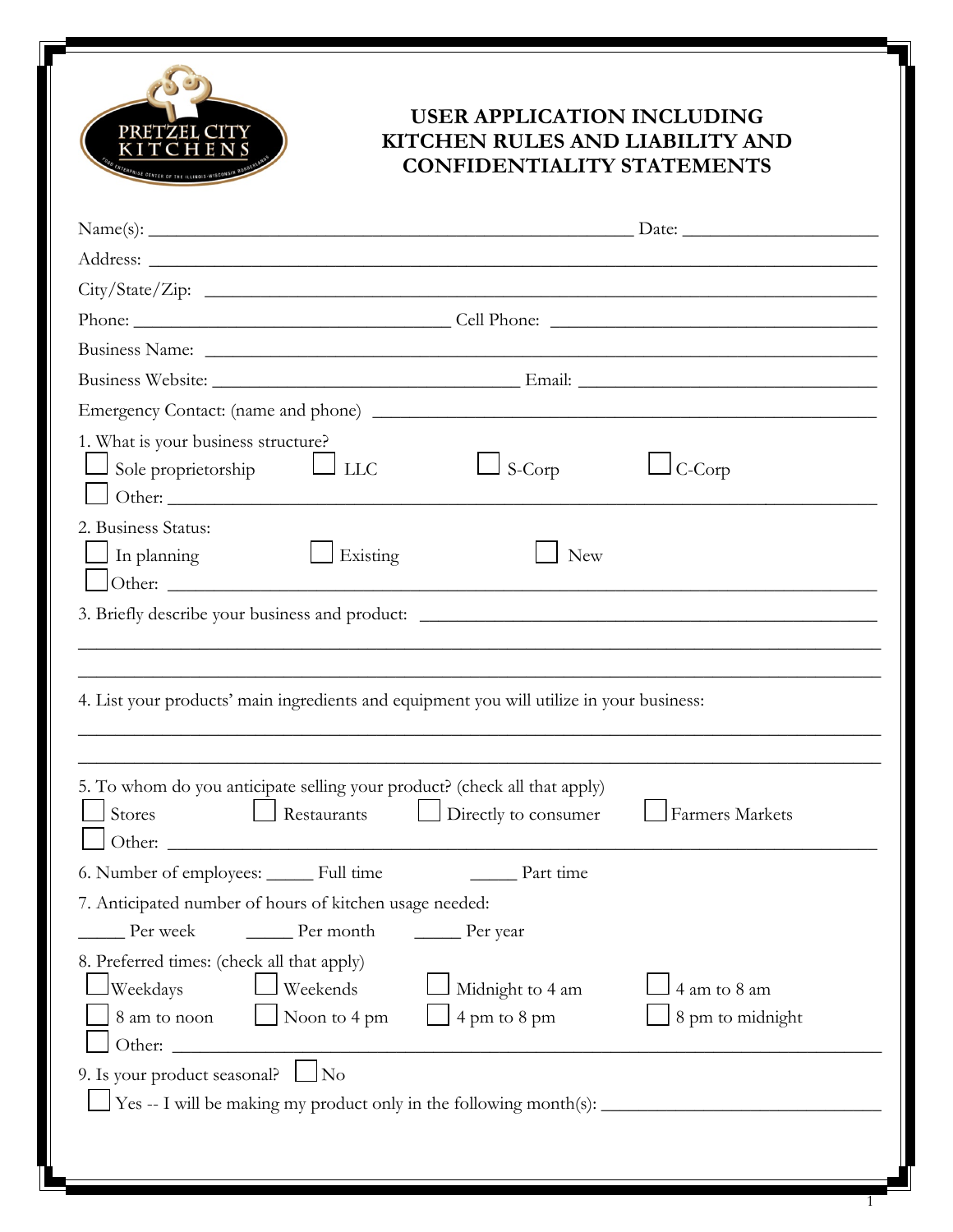## **KITCHEN RULES**

- 1. Personal cleanliness is a priority and expected.
- 2. No jewelry, other than plain wedding bands, is allowed. Other personal items that might contaminate a product, such as artificial nails or false eyelashes, are not allowed and items that could fall into food equipment (pens, etc.) cannot be carried above the waist.
- 3. Hair restraints or covers must be properly worn. No sleeveless shirts, tank tops, cut-off shirts, shorts, or open-toed shoes.
- 4. Outer garments must be clean. If an outer garment is soiled during operations, it must be replaced.
- 5. If you are ill, please do not use the kitchen until 48 hours after your symptoms are gone. If you have an open cut/wound, it must be cleaned and covered with an approved bandage and/or glove.
- 6. Wash your hands when entering, after absences, and throughout your process as needed.
- 7. Wear disposable gloves whenever handling readyto-eat foods. Gloves must be changed every four hours or any time you leave the Kitchen. Put on a new pair of gloves when changing tasks that could result in contamination of food products.
- 8. Eating, chewing gum, and drinking are confined to designated areas outside the processing areas.
- 9. An area is provided for your personal items.
- 10. Close and lock all doors unless they are in use.
- 11. No unapproved chemicals are allowed; please notify us of any chemicals you plan to use.
- 12. Only authorized individuals are allowed, and you are responsible to train anyone assisting you. Only approved activities/processes are allowed.
- 13. No one under 16 except in an approved class; those under 17 must have adult supervision.
- 14. Clean and sanitize all food contact surfaces before and after work.
- 15. Label any food in storage with your name, product, and date placed in storage.
- 16. No detergents/chemicals in food production area.
- 17. Wipe up spills right away and clean/sanitize area.
- 18. Clean and turn off used equipment, using cleaning instructions provided by Kitchen Manager.
- 19. Sweep and clean floors before leaving.
- 20. Any injury must be documented and reported.
- 21. Complete all report forms at the end of your shift and leave where advised.
- 22. If you are the last to leave, please turn off lights.

## **LIABILITY & CONFIDENTIALITY**

**Limitation of Liability:** User agrees that any and all claims involving Pretzel City Kitchens are strictly subject to the following limitations: a. Indemnity Clause. User will further indemnify and hold the Pretzel City Kitchens harmless from and against any and all liabilities, claims, demands, suits, losses, damages, costs, attorney's fees and expenses for bodily injury to, or death of any person, or damage to or destruction of any property, caused by any negligent or intentional act or omission on the part of user, its officers, employees or former employees. Except Pretzel City Kitchens shall not be held harmless for any such liabilities, claims demands, suits, losses, damages, costs, attorney's fees and expenses caused by any negligent or intentional act of omission on the part of the Pretzel City Kitchens, its officers, employees or agents.

**Business Services:** All Business Services provided by Pretzel City Kitchens and/or any officers, staff, or other agents of Pretzel City Kitchens are provided solely for the purpose of assisting User in the operation of its business. Pretzel City Kitchens makes no representations, warranties, or guarantees that the business services provided will result in the success of the Company. User acknowledges and agrees that Pretzel City Kitchens and any officers, staff, trustees, or other agents of Pretzel City Kitchens are not liable to the Company or its principal(s) or owner(s) for any damages resulting from the use of or reliance upon the business services provided by Pretzel City Kitchens.

**Liability:** Pretzel City Kitchens shall not be liable for any damage to either person or property sustained by the tenant nor by any third party arising in any way out of the User's use, operation, occupancy of Pretzel City Kitchens premises, or sale or distribution of any product manufactured on the premises. The Users covenant and agree to indemnify, defend, and hold harmless Pretzel City Kitchens and its employees from all claims, costs, and liability arising from or in connection with damages, injuries to persons (including death), or property in, upon or about the Pretzel City Kitchens premises, or any portions thereof, or resulting from the sale, distribution, and use of any product manufactured by the User on the Pretzel City Kitchens premises.

2